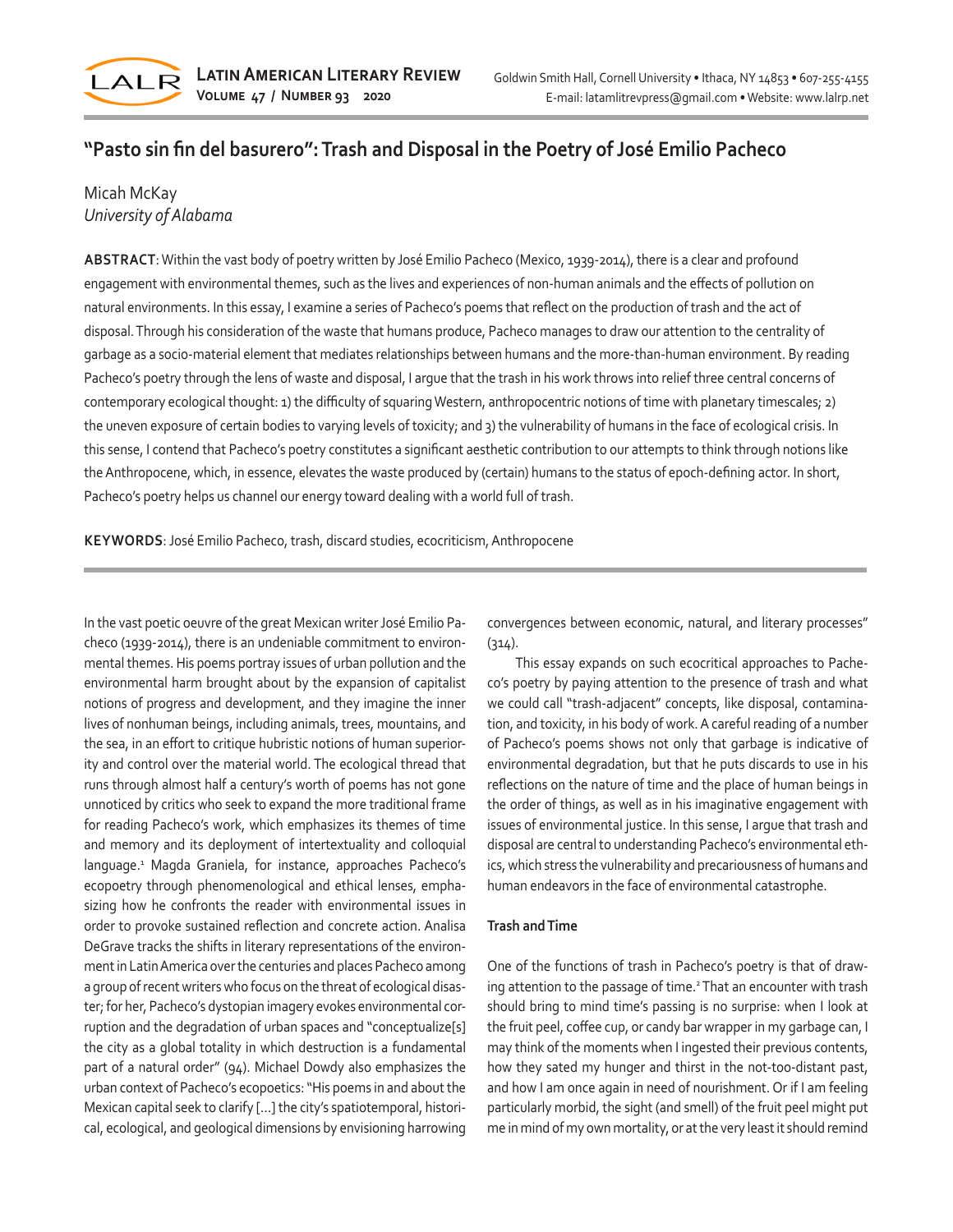me to take out the trash in the near future. Discards do not simply remind us of time's progression; they invite us to ponder different moments in time at the same time, layering them simultaneously or juxtaposing them as discontinuous fragments. When something is deemed to be no longer useful and is thrown out, its obsolescence "demonstrates something of the two-fold temporal quality of material things, that is, that the passing of utility both makes and marks time, that objects are produced *by* and productive *of* specific temporal relations" (Viney  $4$ , emphasis in the original). What is more, the materials that we use and discard, the things that shift between being useful and useless, throw into stark relief the incommensurability of disparate timescales and complicate notions of the orderly progression of time, particularly in relation to the lifespan of an individual human being. Plastic, one of the most ubiquitous forms of trash across the planet, can serve as a useful example.3 For Gay Hawkins, disposable plastic packaging can be thought of as an element that has been enrolled in the production of what she calls "presentism," an "orientation to time in which the future [is] completely denied" due to the iterative logic that the ready availability of single-use plastic goods instills in modes of consumption ("Plastic" 100). Hawkins further explains that

Repetition and continual return was a process that reassured consumers that everything would be immediately and always available, nothing would be used up; plastic and what it contained would appear, disappear and reappear in a never-ending cyclical pattern. In this way, the presentism of disposability was paradoxical: the pleasure and value of immediacy also produced an unending now. In the case of disposability presentism and eternalism were not opposed but fundamentally interdependent. ("Plastic" 100)

The never-ending present perpetuated by the availability and disposability of plastic serves to bolster notions that are central to a modern, Western conceptualization of time and materiality, as well as the individual's relationship to those categories, namely, that time is an orderly, rational progression of a series of events that serves as a backdrop for and measuring stick of humanity's evergreater mastery over the material world. However, as Hawkins's use of the past tense in reference to the interdependence of presentism and eternalism indicates, the accumulation of disposable plastic since the end of the Second World War has simultaneously and paradoxically solidified and undermined human confidence in such a neat, metaphysical concept of time situated in a telos of progress and self-realization. For her, "This particular enactment of presentism is now, of course, collapsing. In the age of the Anthropocene plastic is making its lively and enduring presence felt. Its persistence and emergence in spaces and bodies everywhere is revealing a troubling new temporality: the deep time of our anthropocenic future" ("Plastic" 100). While Hawkins draws this conclusion by considering a specific disposable material, her insight about a future that seems to be always already haunted by the material impact of plastic (regardless of our willingness to recognize it) offers an opportunity to reflect on the ways in which trash in general complicates time and our perception of it.

The shift from a hubristic, anthropocentric presentism to a troubling, anthropocenic future is evident in the way that trash and time come into contact with each other in Pacheco's poetry. A useful point of departure in considering the way Pacheco tracks this shift is the brief poem "De sobra," whose title signals its relationship to excess and disposability, despite the fact that the poem does not explicitly employ the vocabulary of trash present in other poems I examine below (words like *basura*, *desechos*, *restos*, and the like). However, in keeping with the crucial idea that trash is not a label that implies some set of inherent qualities that an object exhibits, but rather that it names the material effect of processes that are open ended, dynamic, and emerging (Hawkins, *The Ethics* 2-3), the poem's reflection on a processual relationship that renders an object excessive or unnecessary makes it relevant to an analysis of the valences of "trash" in Pacheco's body of work. In this case, the object marked as waste is also a subject: the one whose voice articulates the poem in the first person:

Al planeta como es No le hago falta. Proseguirá sin mí Como antes pudo Existir en mi ausencia.

No me invitó a llegar Y ahora me exige Que me vaya en silencio.

Nada le importa mi insignificancia. Salgo sobrando porque todo es suyo. (Pacheco 641-42)4

Over the course of four terse stanzas, the poetic voice offers a matter-of-fact declaration of his own garbagification, his own status as a useless, spent object that the (personified) planet he inhabits is in the process of banishing to an existential dustbin.

The structure of the poem itself suggests the shifting status of object and subject that allows it to enact this operation of disposal. Both its opening and closing words—"Al planeta" and "suyo" (referring to the planet), respectively—locate Planet Earth in a position of poetic privilege as the predominant axis of activity in the poem, which constitutes a subversion of the almost completely unquestioned idea that Earth is a passive stage or platform for human action. Pacheco's use of verbs only serves to cement this radical shift. "Planeta" is ascribed verbs like *proseguir*, *poder*, *existir*, *invitar*, and *exigir*, all in independent clauses, which suggests a powerful form of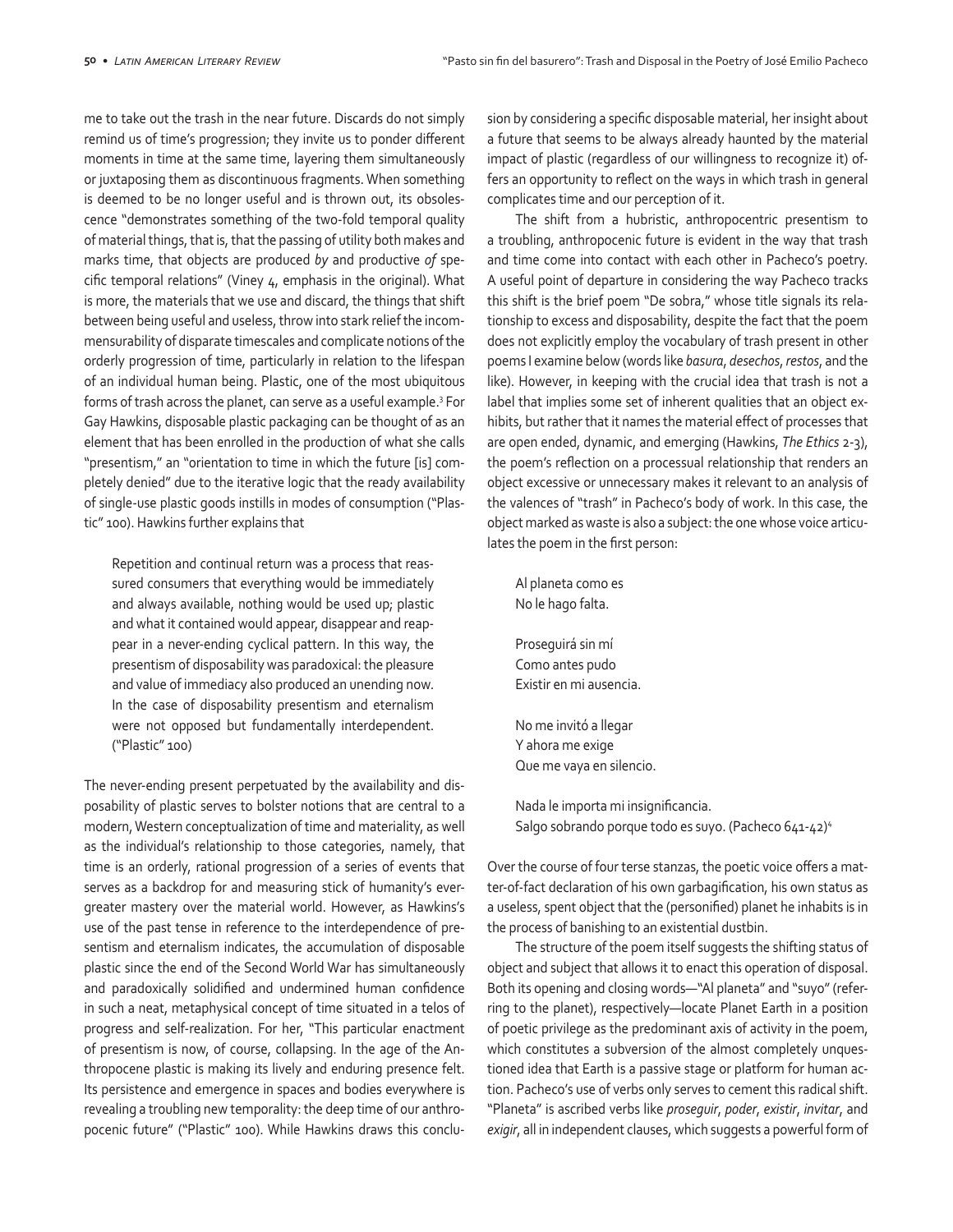agency over other beings (641-42). The poem's human enunciator, on the other hand, is the subject of verbs in clauses that remain subordinate to ones that express the will of the planet—"Y ahora me exige / Que me vaya en silencio" (642)—or that stand out due to the strangeness of their construction. The opening stanza—"Al planeta como es / No le hago falta" (641)—is key in establishing the subject/ object inversion due not only to the way that Pacheco makes good use of Spanish's syntactical flexibility to suggest the active role of the planet while maintaining grammatical coherence, but also to the way the expression *hacer falta* signals lack: in this case, a lack of both the agency one typically associates with a subject and the value that would make him worth keeping. And while the final line returns the poetic voice to the position of (grammatical) subject, the logic of disposal sketched out in the poem seems to have already finished the job of rendering it powerless and tossing it out: "Salgo sobrando porque todo es suyo" (642).

If Pacheco's syntactical and lexical choices frame Planet Earth as an agent capable of taking out the trash, his use of verb tenses highlights the temporal dimension that thinking about disposal compels. The poem, which consists of five relatively straightforward declarative sentences distributed over its four stanzas, manages to deploy the present, preterit, and future tenses over that short span. While this kind of detail may seem unremarkable, I would argue that it is a simple yet effective demonstration of the way that the act of disposal or an encounter with disposed objects opens up an opportunity to contemplate multiple—and often incongruous—timelines. In the opening and closing stanzas, the poetic voice announces and then confirms the realization he has come to: that he himself is an unnecessary excess. Here, the present tense that brackets the poem suggests the presentism that Hawkins associates with plastic, the sense that the possibility and ease of disposal stunts our ability to engage with the future that is inscribed in the remainders that we leave behind ("Plastic" 100). Yet this eternal present, which I am suggesting is emblematic of contemporary, Western, consumer society's conception of time as subservient to human activity, butts up against a different, incommensurable timeline in the poem's second and third stanzas. The second stanza couples the future and past tenses to throw into stark relief the incongruity of the lifespan of a human being and what we could call a planetary timescale: "Proseguirá sin mí / Como antes pudo / Existir en mi ausencia" (641). What is more, the absence of a verb in the present tense in these three lines serves to further accentuate the fact that the human experience of time is so inconsequential in the planetary long run that there may not be a place for it in a consideration of what the planet needs or wants. This sense of irreconcilability becomes more apparent in the third stanza, which imagines the human as an alien presence on Earth, in addition to offering a potent image of banishment or disposal: "No me invitó a llegar / Y ahora me exige / Que me vaya en silencio" (642).

One may object to my reading of "De sobra" on the grounds that it misses the point Pacheco is making, namely that the poem is

*really about* the existential dread we experience when we confront our own mortality, and that Pacheco develops a poetic image of a personified planet's indifference to the poetic voice's concerns in order to invoke that sense of dread. In other words, one might argue that rather than being about trash or disposal, "De sobra" is a poetic realization of the "familiar existential theme of the 'alienated' self, the estrangement of the self both from the world and from itself" in contrast with "the ancient notion of a *kosmos* in which human beings have a well-ordered place" (Crowell). I think, however, that the poem invites both of these readings at the same time. In fact, the effectiveness with which "De sobra" expresses cosmic estrangement relies in no small measure on the logic of disposal that is lexically, grammatically, and thematically inscribed in the poem. One of Pacheco's earlier poems, "Desechable," works with similar thematic elements in a way that resonates with "De sobra" and opens up the latter to a trash-inflected reading:

> "Nuestro mundo se ha vuelto desechable", dijo con amargura. "Así, lo más notable en el planeta entero es que los hacedores de basura somos pasto sin fin del basurero." (428)<sup>5</sup>

Once again, Pacheco puts into contact human subjectivity, a planetary perspective, and the production of waste, only in a more explicitly ecological discourse in this case. Here, the production and accumulation of trash not only degrade the environment, rendering our world disposable; they also threaten to collapse distinctions among the human, the material objects that humans put to use, and the space produced through human and more-than-human socio-material relationships. Just as "nuestro mundo" is rendered "desechable," signaling an erasure of the distinction between permanence and transience, the "hacedores de basura" are also "pasto sin fin del basurero," which suggests the opening of a threshold of indistinction between humans who produce trash and trash itself (428). I also note some slippage between Pacheco's use of what may appear to be synonyms at first blush: *mundo* and *planeta*. By labeling *our* world as disposable and declaring that what is noteworthy across the entire planet is the becoming-trash of the trash makers, the unnamed speaker quoted in "Desechable" seems to hint at the incommensurability between the era of human habitation of Earth and the timescale of the planet itself that Pacheco develops more explicitly in "De sobra." In other words, *nuestro mundo* and *el planeta entero* are not one and the same: in light of ecological crisis, it would seem that the former's days are numbered, while the latter will persist.

While "De sobra" and "Desechable" could be said to perform a witnessing of the production of trash at or near the imagined end of one timeline—the end of *nuestro mundo*, at least as we know it—"Ustedes, los que escudriñen nuestra basura" contemplates the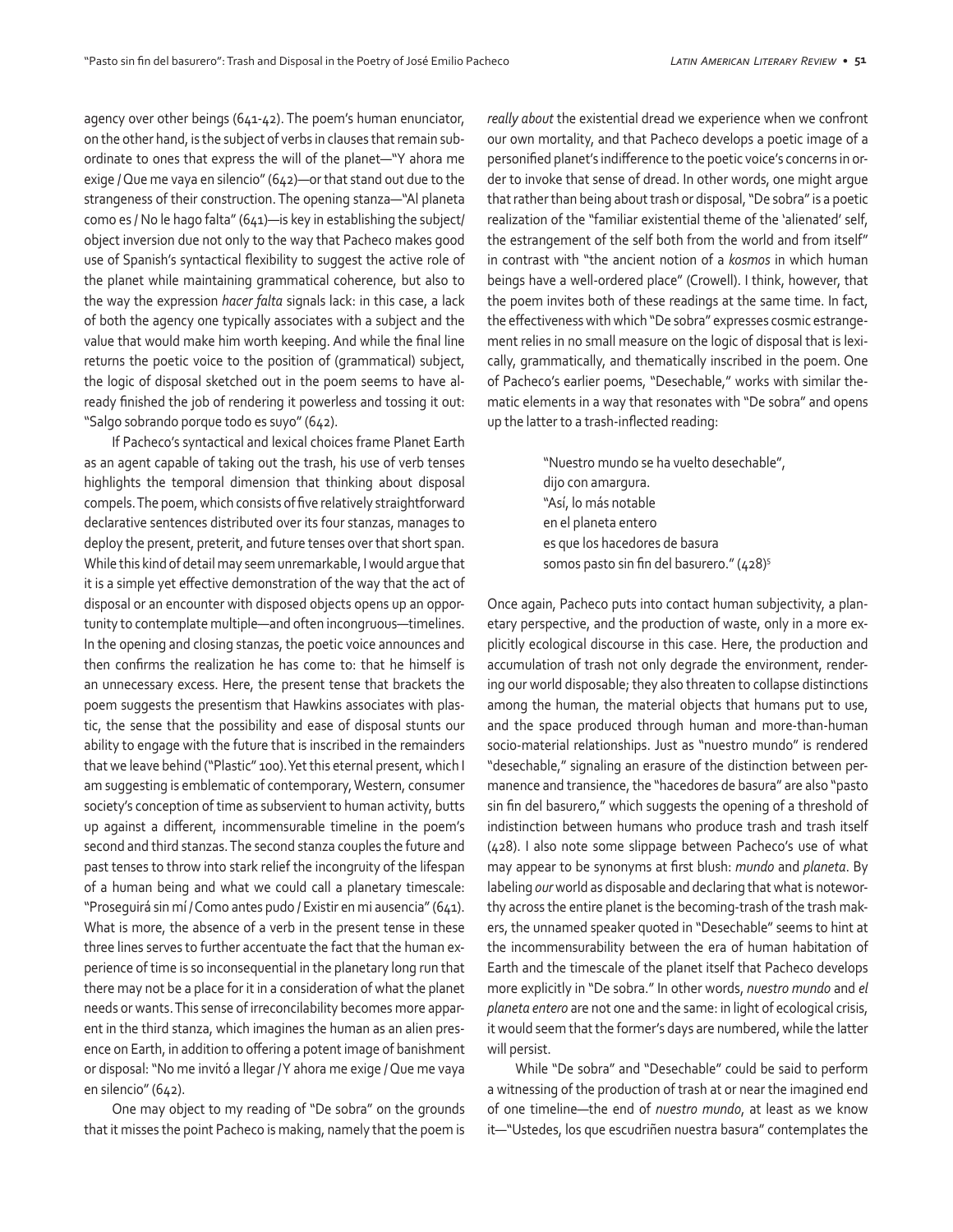intersection of trash and time from a different vantage point: the beginning of human history.<sup>6</sup> Here, the poetic voice is a prehistoric man who, speaking on behalf of his tribe, addresses an *ustedes* that seems to refer to both the archaeologists and anthropologists who would study the material remains of his people's culture as well as modern humans more broadly. The poem is ultimately a reflection on the importance of the mammoth to the prehistoric people the poetic voice represents: he details the rituals they developed to hunt this formidable beast and the material and cultural significance they derived from its body (they would eat and drink its flesh and blood, cover their own bodies with its hide, and make weapons of war and symbols of social distinction from its bones), and he ends by lamenting the consequences of this example of early human mastery over nature:

Así pues, hemos vencido al coloso. Escuchen cómo suena nuestro grito de triunfo.

Qué lástima. Ya se acabaron los gigantes. Nunca habrá otro mamut sobre la tierra. (Pacheco 388)

By cultivating a perspective that is both situated in the distant past and clearly able to see into the future, Pacheco once again manages to signal the tensions between different temporalities. Only a poem could hope to posit that a prehistoric human would simultaneously celebrate his triumph over the mammoth and foresee (and bemoan) the ultimate consequences of that triumph.

A similar contradiction of perspectives based on the juxtaposition of different timelines is what brings trash into play in the poem as well. The first stanza reads as follows:

Ustedes, los que escudriñen nuestra basura y desentierren puntas de pedernal, collares de barro o lajas afiladas para crear muerte; figuras de mujeres en que intentamos celebrar el misterio del placer y la fertilidad que nos permite seguir aquí contra todo —enigma absoluto para nuestro cerebro si apenas está urdiendo el lenguaje—, lo llamarán *mamut*. Pero nostotros en cambio jamás decimos su nombre: Tan venerado es por la horda que somos. (Pacheco 387)

The poetic voice clearly articulates the existence of two groups *ustedes* and *nosotros*—divided by language and time. The difference based on language operates on two levels. In a more apparent or superficial way, the difference could be attributed to the arbitrariness of the linguistic sign: words like "mamut" or "mammoth" are artifacts of a different moment in time and would simply mean nothing to the prehistoric people Pacheco conjures in his poem. On a deeper level, however, the linguistic chasm separating *ustedes* and *nosotros* signals the very ground upon which normative conceptualizations of what constitutes the human are based: language itself. By emphasizing prehistoric humans' lack of language—they would never utter the mammoth's name, their minds are still in the process of concocting language—Pacheco plays with the idea of the human in a way that echoes Giorgio Agamben's comments on the "anthropological machine," the rhetorical and ideological processes that modern humans have used to produce the human as such.7 For Agamben,

What distinguishes man from animal is language, but this is not a natural given already inherent in the psychophysical structure of man; it is, rather, a historical production which, as such, can be properly assigned neither to man nor to animal. If this element is taken away, the difference between man and animal vanishes, unless we imagine a nonspeaking *man* […] who would function as a bridge that passes from the animal to the human. But all evidence suggests that this is only a shadow cast by language, a presupposition of speaking man […] The animalman and the man-animal are the two sides of a single fracture, which cannot be mended from either side. (36, emphasis in the original)

Just as the human-animal divide is an unmendable fracture that language only partially obscures, the rhetorical elegance and mastery of Pacheco's prelinguistic caveman throws into sharp relief the inadequacy of the neat, evolutionary timeline that we use to make sense of human interactions with the material world. In other words, by deploying a poetic voice whose perspective is equal parts prehistoric and modern, Pacheco compels us to consider both the limitations of human perceptions of time and the potentialities opened up by juxtaposing disparate temporal perspectives.

It is just such a juxtaposition that brings the notion of trash into the poem. In purely syntactical terms, the poem's first sentence is both deceptively simple and dizzyingly complex, and these differing structural layers underline the dual temporal perspectives I examine above. The basic information the opening sentence communicates is "Ustedes […] lo llamarán *mamut*" (Pacheco 387). However, the terrain covered by the ellipsis, which is a nine-line nonrestrictive clause that unpacks the *ustedes* addressed by the poetic voice, manages to distend and twist the reader's perception of time, both syntactically and thematically. In terms of grammar and syntax, the use of the subjunctive and future tense for the verbs attached to "Ustedes," coupled with the large gap that the nonrestrictive clause opens up between the sentence's subject and predicate, manages to disorient the reader by stretching the sentence's temporal frame and placing the reader (who is very likely inclined to count herself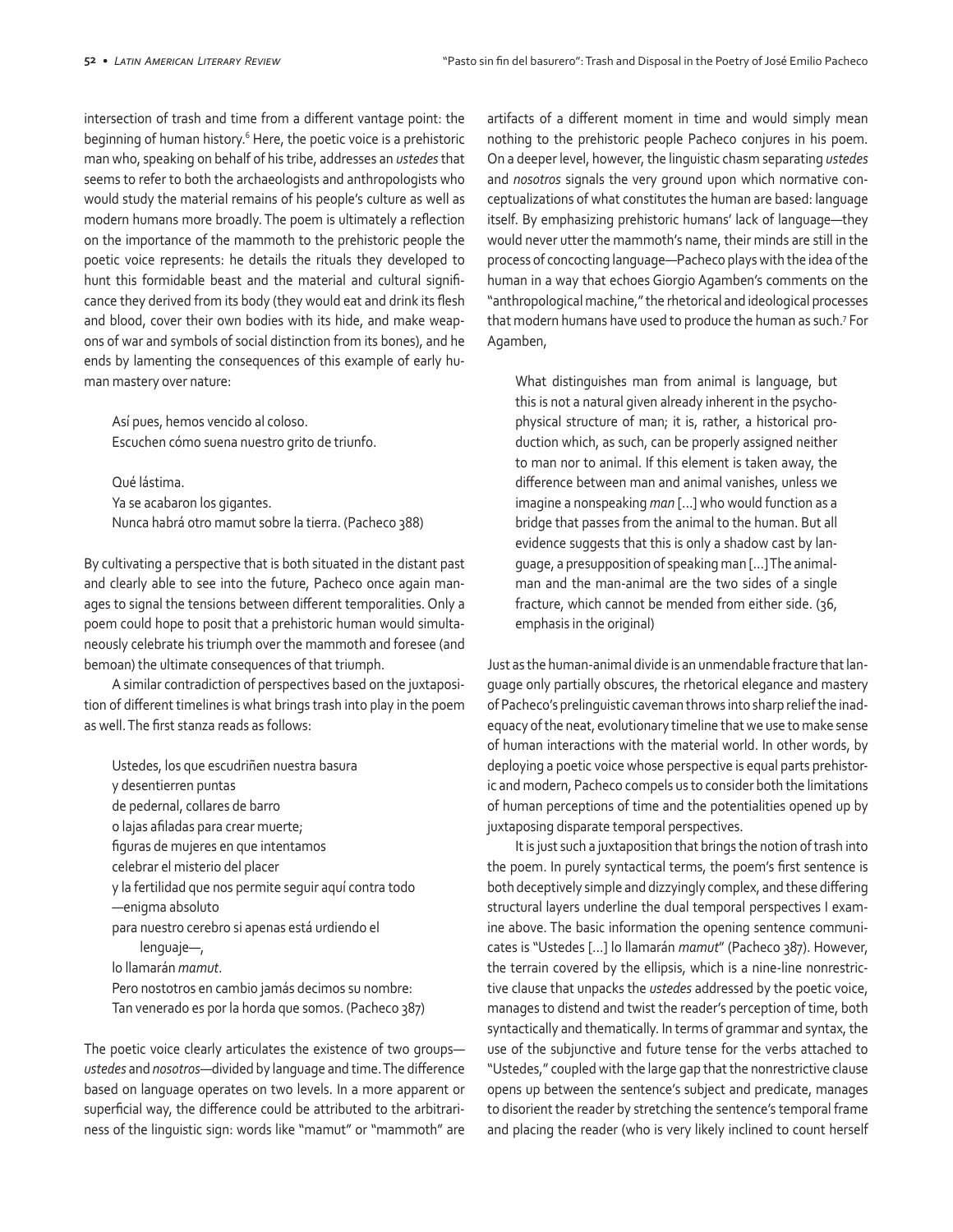among the people addressed by the poetic voice) in a nebulouslydefined future. And the content that the nonrestrictive clause invokes thematizes the connection between trash and time, for the poetic voice manages to recognize that the emblems of his people's material culture—flint arrowheads, stone blades, statues of fertility goddesses, and the like—that the archaeologists of the future will scrutinize and study are, in fact, trash.<sup>8</sup> The power of this syntactical detour that places trash and culture on the same thematic plane is only enhanced by the way the poetic voice is projected through incommensurable moments in time (the very distant past and a present that is rendered as an uncertain future). In this sense, "Ustedes, los que escudriñen nuestra basura" is an incisive reflection on what seem to be two related and inescapable facets of the human condition: our tendency to *lay waste* to the natural world (the poem's reference to the disappearance of the mammoth raises the specter of extinction in general) and to *make waste* that fills the world. For just as the passage of time mediates the meaning of the prehistoric discards enumerated in the poem, it also plays a fundamental role in transforming the emblems of our own material culture into trash.9

Pacheco explores the relationship between making waste and laying waste even further in "Malpaís," which examines the role of volcanoes (in particular, the Ajusco Volcano, a lava dome located just south of Mexico City) in the development and growth of Mexico's capital city.<sup>10</sup> For Michael Dowdy, this is one of several of Pacheco's poems that cultivate an "ecological perspective" coupled with a "topographical grounding of place,"<sup>11</sup> a perspective that "recognizes the ways in which cities are grounded in, and bounded by, topographical constraints […] while also making that topography an active agent of change" (303). The city and the volcano, with their attendant timelines, condition each other's development and degradation and ultimately clash violently with one another. The first half of the poem uses the past tense to track the ambiguous role that landscape and geological features play in Mexico City's identity:

Ésta fue la ciudad de las montañas. Desde cualquier esquina se veían las montañas. Tan visibles se hallaban que era muy raro fijarse en ellas. (Pacheco 289)

While the mountainous terrain is recognized as an essential facet of the urban imaginary, it remains in the background despite its ubiquitous presence, hidden in plain sight. The mountains seem inert and docile from the human perspective of time's unfolding and the growth and development of the city, which entails ever-greater encroachment upon this seemingly passive landscape:

Cuando no quede un árbol, cuando ya todo sea asfalto y asfixia o malpaís, terreno pedregoso sin vida, ésta será de nuevo la capital de la muerte. (Pacheco 290) The landscape comes to life in the poem's second half, which "shifts to the prophetic voice's future tense" as it imagines the moment when the volcanoes will erupt and lay waste to the city in revenge for the city having laid waste to the forested hillsides over the centuries (Dowdy 303). The point of transition between these two incommensurable timelines is marked in the poem by the appearance of trash, waste, and pollution. It is the "polvo del lago muerto," the "desechos fabriles," the noxious emissions from "incesantes millones de vehículos" and the "mierda arrojada a la intemperie / por muchos más millones de excluidos" that both reveal "nuestros poderes destructivos" and unleash the power of "los invencibles volcanes" (Pacheco 290).

Pacheco imagines the trash, waste, exhaust, and shit that are seemingly inevitable byproducts of urban growth as the material marker of the limit between human history and geological time, much in the same way that trash and disposal signal the gaps and incongruities between human and more-than-human timescales in the poems examined above. But "Malpaís" also considers the effects of the way that the toxicity of discards is distributed across bodies and through the environment. In this case, such effects are felt with acute intensity by the plant life of the Valley of Mexico; however, the fact that the "mierda arrojada a la intemperie" is done so by "millones de excluidos" also seems to suggest that human bodies, especially those that could be considered "excluidos," find themselves in close contact with the toxicity that arises from discards and are therefore subject to its effects. This brings me to the second key facet of ecological discourse that the trash in Pacheco's poetry helps him engage with and that I examine in the next section: a consideration of the exposure of bodies to varying levels of toxicity.

#### **Trash and Environmental Justice**

The concern with exposure to environmental degradation and harm highlights Pacheco's investment in issues of environmental justice, which, for Robin Morris Collin, "challenges the full spectrum of disproportionate impacts which place a toxic boundary around communities of color and vulnerable individuals, making them acceptable sacrifice zones" (7). While Collins refers specifically to environmental racism in the United States, she recognizes that similar issues "are posed even more starkly at the international level" (7). In his poetry, Pacheco is clearly aware of these issues, and he meditates on the way that the lively, uncontrollable quality of trash and pollution destabilizes the toxic boundary that Collins mentions, breaking containment and threatening to expand the scope of sacrifice zones far beyond what hegemonic sectors of society may view as "acceptable." What is more, as my reading of "Malpaís" suggests, Pacheco's vision of environmental justice takes a broad view of what kinds of bodies are subject to the uneven distribution of the toxicity of discards. As that poem and another I examine below make clear, in addition to considering the effect of toxicity on humans, he imag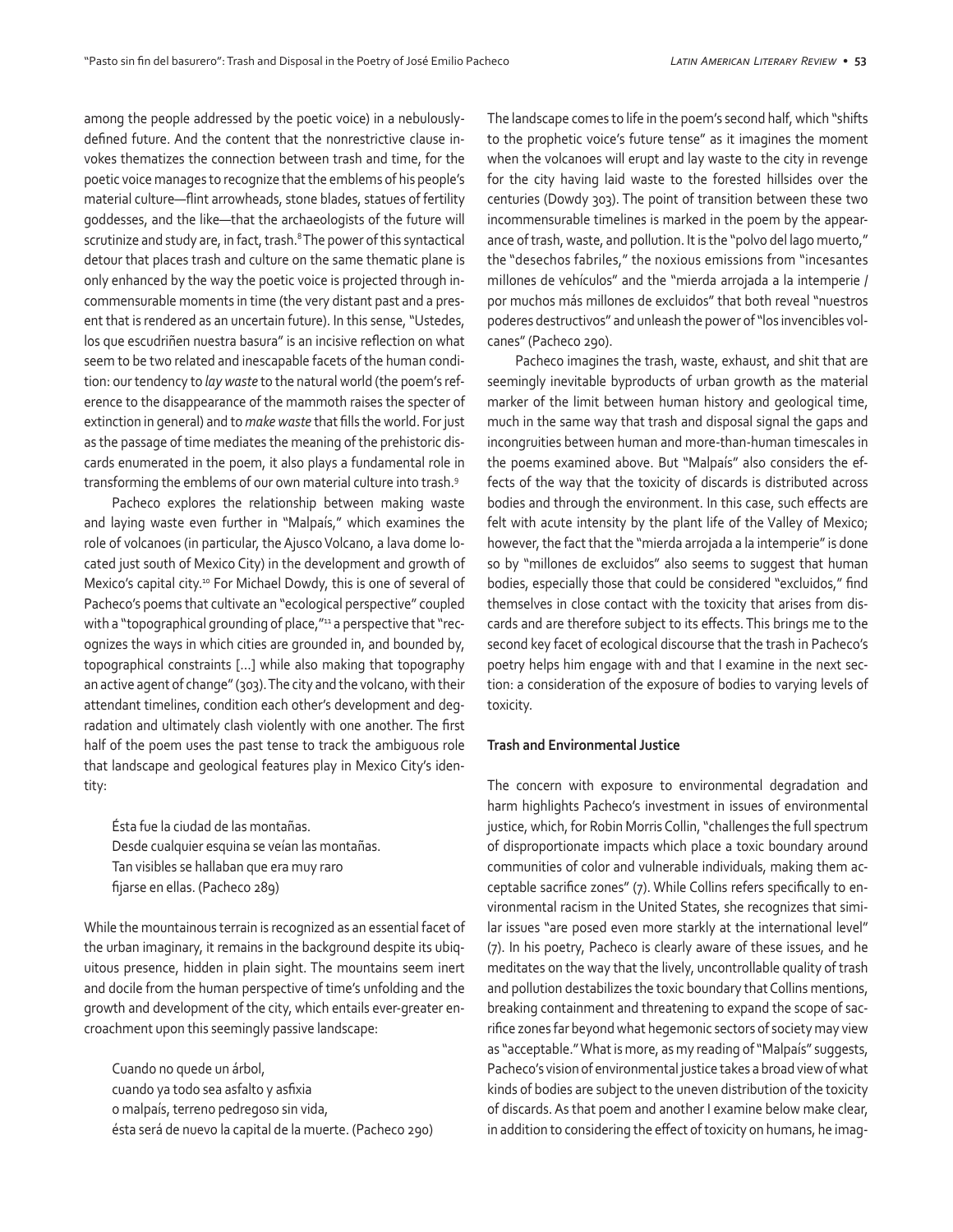ines how the bodies of plants, volcanoes, and nonhuman animals experience the implications of waste.

A brief poem that clearly articulates the stakes of toxicity for human bodies as Pacheco sees them is "Contaminaciones":

El esmog, el tabaco, el hexaclorofeno, el aire emponzoñado que te va corroyendo, son la vida que filtra en todos su veneno y siempre nos recuerda: *vivir es ir muriendo*.  $(145,$  emphasis in the original)<sup>12</sup>

The smog, tobacco smoke, and hexachlorophene mentioned in the first line may not immediately seem to fit in the category of "trash," but rather the more general one of pollution, as the poem's title suggests. However, trash—and, more broadly, waste—is not simply a kind of object or material. It is, rather, a term that designates a certain kind of socio-material relationship, an ongoing, open-ended processes in which materials or objects are marked as expendable excess (Hawkins, *The Ethics* 2-3).<sup>13</sup> Smog, tobacco smoke, and hexachlorophene, then, are all residues, the material excess produced as a result of human activities like driving, smoking cigarettes, and disinfecting our bodies.14 When I drive my car, for instance, my aim is to get from one place to another, but whether I think about it or not, that particular engagement between my body and my car, with its internal combustion engine, results in the production of an excess, a material remainder composed of carbon monoxide, nitrogen oxides, hydrocarbons, and other volatile organic compounds that engage in a series of chemical reactions with different components of the atmosphere, resulting in the production of smog, which can negatively impact the respiratory health of those exposed to it ("Smog"). So not only are the *contaminaciones* invoked by Pacheco in the poem material remainders left in the wake of different human activities; the trajectory they take as discarded elements evinces matter's unruliness, its tendency to behave in ways that we had not planned for. This type of "thing-power," as Jane Bennett calls it, "gestures toward the strange ability of ordinary, manmade items to exceed their status as objects and to manifest traces of independence or aliveness, constituting the outside of our own experience" (xvi). The vibrancy of the toxic materials catalogued in "Contaminaciones" is underscored by the fact that they are equated with life itself—"son la vida que filtra en todos su veneno" (145). But the liveliness of the poem's pollutants is by no means life-giving: these doubly-excessive substances are figured as noxious: they produce "el aire emponzoñado que te va corroyendo," and they seep into our bodies like poison, serving as a constant, if disavowed, reminder that "*vivir es ir muriendo*" (145). The recognition of the specter of death as the constitutive outside of life is made possible by the way Pacheco frames gaseous and liquid substances that might seem to be passive objects that remain inert until moved upon by other forces as actants with agentic capacity of their own, to return to Bennett's deployment of Bruno Latour's language for describing the thing-power that exceeds human volition. Bennett explains that "an actant is a source of action that can be either human or nonhuman; it is that which has efficacy, can *do* things, has sufficient coherence to make a difference, produce effects, alter the course of events" (viii, emphasis in the original). Focusing on the thing-power of smog, for instance, does not in turn diminish the role of humans who help produce smog as a byproduct of their driving habits; rather, it is a way "to begin to describe a more *distributed* agency" that shows how human bodies are caught up in, exposed to, and conditioned by their own actions and the activity of a host of other material phenomena (Bennett viii-ix, emphasis in the original). Pacheco's poem eloquently distills these concerns by representing relatively invisible substances as protagonists in one of humanity's fundamental dramas: the interplay of life and death.

In terms of the way that "Contaminaciones" figures the exposure of bodies to the toxicity of waste products, the focus on substances that would have been virtually ubiquitous in Mexico City in the early 1970s tends to universalize the experience of environmental danger. This broad vision of the implications of toxicity is bolstered by the poem's deixis: the tainted air eats away at *you*, its poison seeps into *all of us* ("todos"), and it reminds *us* that living is a journey toward death. Such an inclusive vision seems to posit that no bodies are more (or less) exposed to toxicity than others. This might lead to the conclusion that Pacheco falls short of fully engaging with a vision of environmental justice, which is fundamentally about denouncing differential exposure to environmental harm that disproportionately affects marginalized bodies and working to correct the injustice that such differential exposure creates. While I do not discount this kind of critical reading of the poem's figuration of environmental harm as an evenly-distributed phenomenon, I think it is also possible to read "Contaminaciones" as a reflection on how the sacrifice zones I mention above are unruly and the toxicity that those with political, social, and economic power deem to be acceptable in certain spaces tends to exceed the bounds of those spaces. In this sense, the poem offers a vision of how waste, with its liveliness and its capacity to act on human bodies, escapes the schemes of human design and desire and exposes human bodies to harm.

Pacheco's engagement with environmental justice finds a clearer—and much more radical—expression in the poem "Zopilote."<sup>15</sup> Here, Pacheco pays homage to the lowly vulture or turkey buzzard, who serves an essential function in "nuestras brigadas de reciclaje" (204). He begins with a gesture of vindication, defending the vulture from commonly-held views that associate the airborne scavenger with filth, disease, disorder, and danger to humans: "No es una injuria al reino de las aves. / Tampoco aberración o falla natural perpetuada / por mera inercia evolutiva" (203).<sup>16</sup> The poem develops a defense of the vulture first along aesthetic lines:

Al arte por el arte del pavo real o del faisán corresponde su equivalente utilitario. (La belleza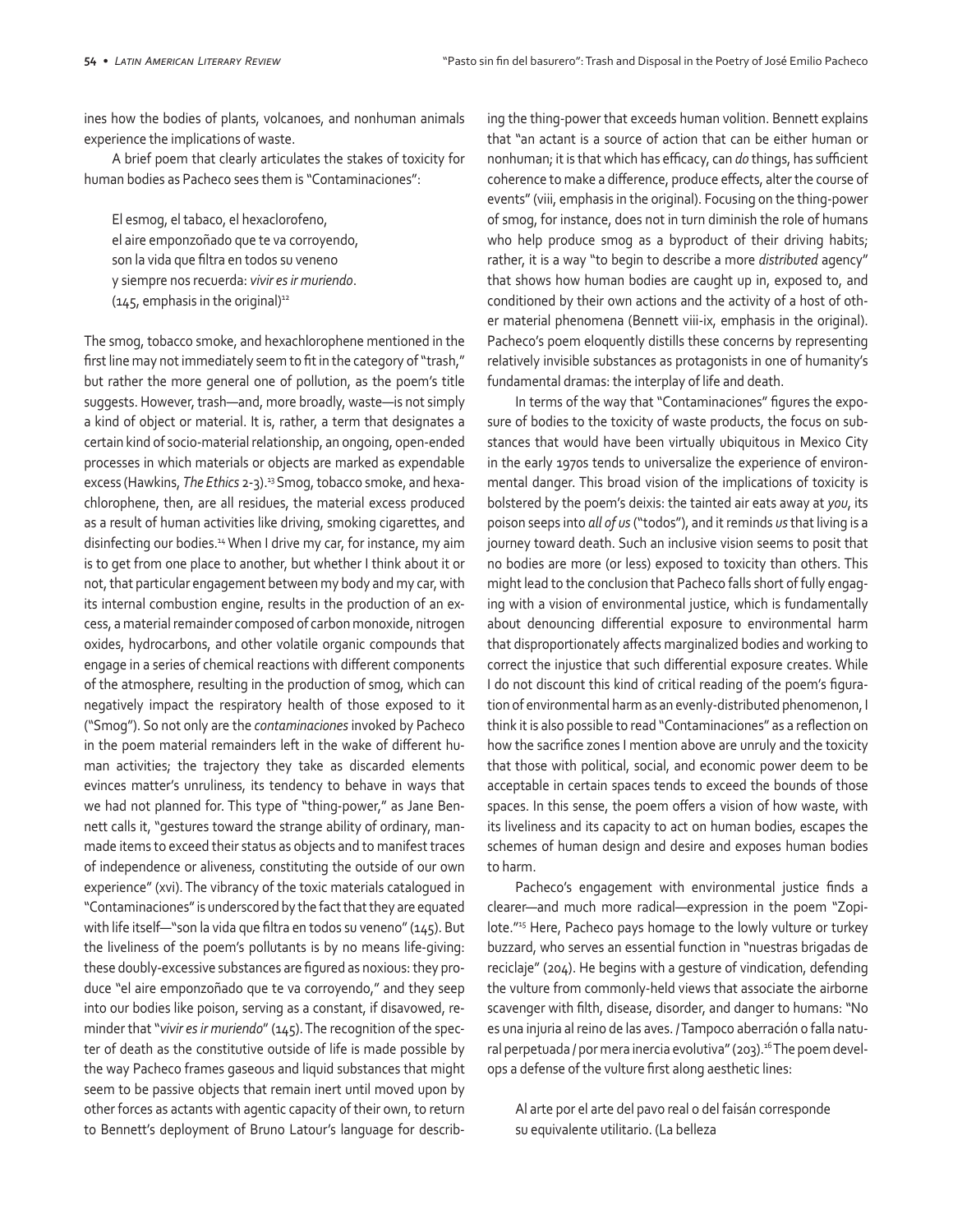está en los ojos de quien la contempla y es cuestión relativa.) (203)

By pitting the flashier peacock and pheasant against the vulture and positing that utility is perhaps as valid a criterion for making aesthetic judgments as any supposed inherent expression of beauty, the poetic voice seems to expand the field for determining the worthiness of the creatures we encounter in the world. However, I sense in the way Pacheco deploys enjambment an unravelling of the defense of the vulture on aesthetic grounds in the very moment it is being articulated. The division between the second and third lines of the stanza, for instance, manages to focus attention on *belleza*, the basis for the argument being made, while at the same time fracturing the platitude put forward in the parenthetical aside, namely that beauty is in the eye of the beholder.

The suggested shakiness of advocating for the value of vultures on aesthetic grounds transforms into a clearer rhetorical and ethical dead end in the next two stanzas, which fall in the center of the poem:

Lo ves y te conduele su asimetría, el color apagado y más bien luctuoso y la no menos plúmbea repugnancia de su moco de pavo. (Todo él, aun sin la papada, se diría un guajolote incomestible.)

Concedamos: es feo como el diablo. (¿Alguien conoce al diablo?) Y suscita los odios más despiadados. (Es común apedrearlos; he visto niños que se adiestraban para ser verdugos.) (203-04)

Here Pacheco's lexical choices underscore the ultimate shortcoming of valorizing (or not valorizing) certain animal bodies on aesthetic grounds: this type of judgement, as articulated in the poem, is inescapably anthropocentric and presupposes that one of the purposes for the existence of animals is to delight and enchant human beings. Along with the fact that the poetic voice addresses the reader directly, thereby anchoring the aesthetic assessment of the vulture in a concrete human perspective, words like *condoler*, *luctuoso*, *plúmbeo*, *repugnancia*, *moco*, *incomestible*, *feo*, and *odio* clearly indicate the vulture's failure to overcome visceral human reactions and inhabit an aesthetic plane comparable to the one that situates the peacock or pheasant as beautiful. Or perhaps this is not an expression of the vulture's failure to meet certain aesthetic standards, but rather an exposure of the shortcomings of a human aesthetic imaginary that fails to see the tremendous worth of a creature because of repugnance. In fact, these shortcomings are sharply criticized in the parenthetical asides that crop up throughout the poem. By bringing up the relative and contingent nature of beauty, emphasizing (in)edibility as a central feature of the way humans think about animals, and conjuring an image of brutish human violence toward animals, these asides constantly undercut the feasibility of making anthropocentric aesthetic judgements of the vulture.

So, if the *zopilote* is not an "injuria al reino de las aves," (Pacheco 204) but trying to generate appreciation for its beauty presents both aesthetic and ethical problems, how might an effective defense of the vulture be articulated? The conjunction "pero" with which the next-to-last stanza begins marks a significant point of transition in the poem's rhetorical strategy: a shift away from the type of anthropocentric aesthetic judgement already marked as exhausted and toward a broader ecological perspective that does not abandon the human perspective, but rather de-centers it and opens it up to an appreciation of the vulture as part of a web of life. The poem's final two stanzas read:

Pero sin esta variante regional del buitre tan infamado por la retórica, sin este "aura tiñosa" o "gallinzo" —con tales nombres se le injuria— ¿qué hubiera sido de los lugares pobres frecuentados por la fiebre amarilla y otras plagas de los *tristes tropiques*?

Los zopilotes Fueron nuestras brigadas de reciclaje. Ahora se han acabado los zopilotes. La basura está a punto de ahogar al mundo. (204)

Pacheco confronts us with the reality that the toxicity occasioned by trash, disposal, and decay is in fact not evenly distributed, but concentrated with particular intensity in *lugares pobres*. The truly radical gesture enacted in the poem is the recognition that animal bodies, like those of vultures, are part of the assemblages of people, places, and contaminants that should be taken into consideration in discourses of environmental justice. In other words, vultures' bodies also do the work of absorbing toxicity and corralling environmental harm within certain zones that mark them—along with marginalized humans—as expendable.

The transition in the poem that marks the opening up of a broader view on the place of the vulture in the web of life is also attended by a shift in temporal perspective. The hypothetical posed in the next-to-last stanza—what would impoverished zones be like if it weren't for vultures?—leads to the final stanza, in which the predominance of the past tense (*fueron*, *se han acabado*) in reference to vultures reveals that the poem is being enunciated from some moment in the future, after *zopilotes* have become extinct. Once, again, this jarring temporal shift seems to be precipitated by the presence of trash. Through this evocation of the phantasm of extinction—echoed in the title of the section of *Islas a la deriva* to which this poem pertains: "Especies en peligro (y otras víctimas)"—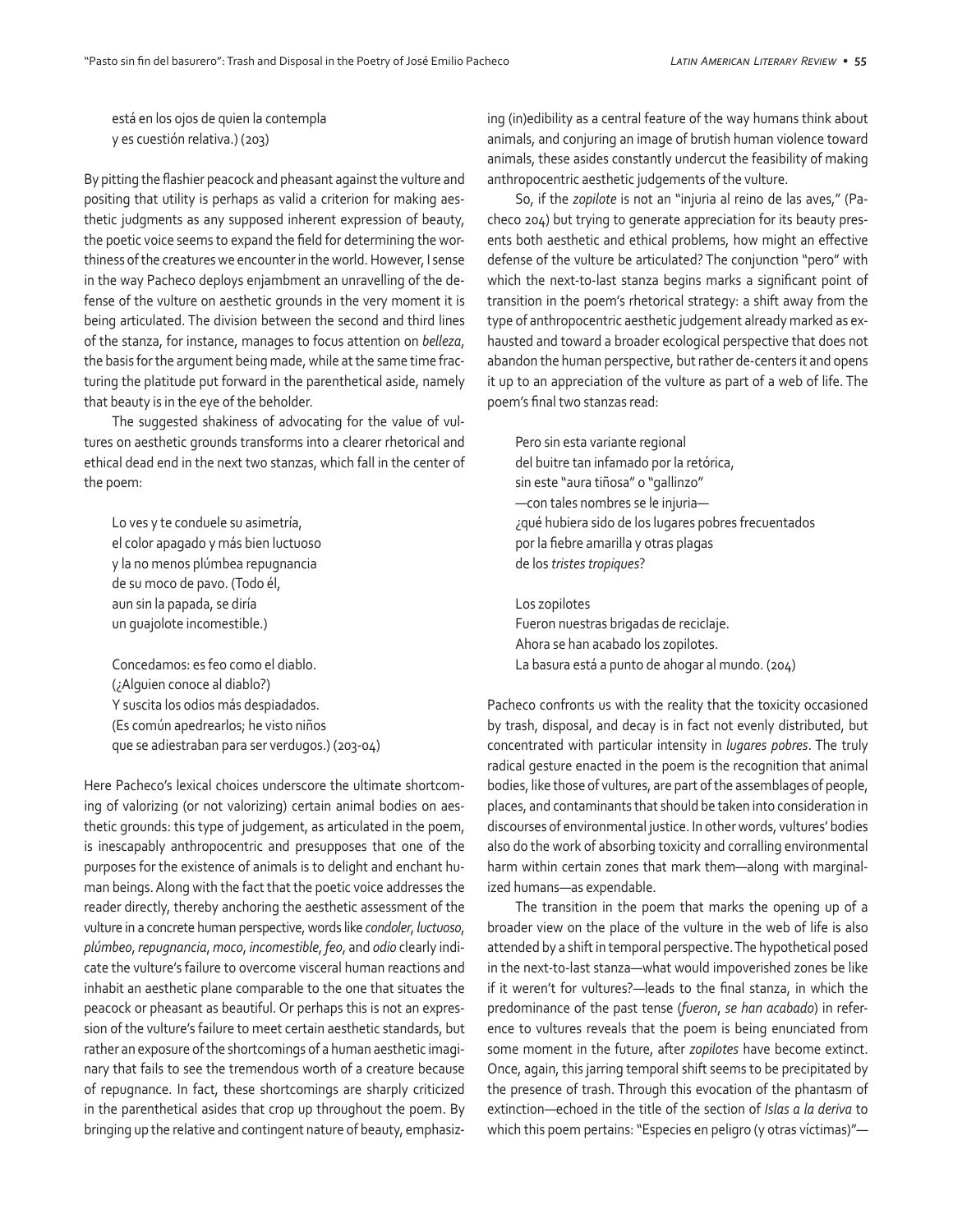Pacheco makes manifest the intersection between marginalization and disposal. In this sense, "Zopilote" can be seen as both a de-centering of the primacy of the human and a poetic imagining of the way that the separation and containment of the toxicity that inevitably attends the ethos of disposal and comes at the expense of specific kinds of human, animal, and environmental bodies is bound to exceed its limits.

#### **Trash and Human Vulnerability**

"Zopilote" ends with a matter-of-fact declaration about the ubiquity of trash: "La basura está a punto de ahogar al mundo" (204). This type of sentiment is a thread that runs throughout the examples from Pacheco's body of work I examine in this essay, tying together poems about cavemen, volcanoes, city streets, vultures, and humans who struggle to understand their place in the universe. The poetic image of a (not-too-distant) future in which the world is defined by or, perhaps, composed of the garbage we make not only shows us a point of contact between the two uses to which Pacheco puts trash in his poetry that I analyze here, namely highlighting the incommensurability of human and other timescales and reflecting on the way that toxicity and environmental harm are distributed across bodies in the environment. It also gestures toward an overarching function of trash in his poetry: it signals the profound vulnerability of human life on this planet. Poems like "Zopilote," "Contaminaciones," and "Malpaís" focus on vulnerability by explicitly referencing the way that the waste humans produce constitutes a doubly destructive matrix of harm that ensnares both human and nonhuman bodies. And poems like "De sobra," "Desechable," and "Ustedes, los que escudriñen nuestra basura" juxtapose incongruous timescales in a way that manages to highlight our own ephemerality as material beings as well as that of the material we leave behind, our remainders and detritus.<sup>17</sup>

The relationship between the production of trash and the fragile nature of human existence forms the nucleus of "En el camión de la basura," a poem that links material culture, trash, and human frailty with great poetic efficiency:

En el camión de la basura todo se va: Los objetos inútiles, los envases de plástico, Las ruinas de la vida, los tributos desiertos Pagados a la muerte de los días, Los papeles, las cartas que ya nunca Volverán a escribirse Y las fotos de ayer.

Todo lo nuestro está hecho Para acabar en la basura. (Pacheco 650)<sup>18</sup> The poem's lexicon emphasizes decay and finality—*basura*, *inútil*, *ruinas*, *desierto*, *muerte*, *acabar*—but the sense of finality exists in tension with cyclical movements: "la muerte de los días" is renewed on a daily basis, and the trash truck that collects the objects listed in the poem does not just *go to* the dump; it also *comes back*, a back-and-forth movement that suggests that finality and decay are inscribed in the heart of human relationships and human interactions with the material world. This point is made quite emphatically in the closing lines of the poem: *lo nuestro* is designed or destined to end up as garbage; trashiness has haunted it since its conception. Pacheco's use of the neuter form is key, since it establishes common ground between the material objects explicitly mentioned in the poem and the more immaterial aspects of human relationships that are merely hinted at. This highlights the fact that affective connections are grounded in materiality and subject to the forces and phenomena that affect the material world.

The trajectory toward the dump inscribed in human cultural and material production is certainly indicative of the vulnerability and precariousness of our place on this planet, but it is precisely from this state of vulnerability that Pacheco articulates the possibility of forging meaningful connections with each other and our environments. By way of conclusion, I cite one of Pacheco's poems about reading and writing poetry as an intersubjective experience, "Carta a George B. Moore en defensa del anonimato," which he opens with the following reflection:

No sé por qué escribimos, querido George. Y a veces me pregunto por qué más tarde publicamos lo escrito. Es decir, lanzamos una botella al mar, harto y repleto de basura y botellas con mensajes. Nunca sabremos a quién ni adónde la llevarán las mareas. Lo más probable es que sucumba en la tempestad y el abismo. (302)<sup>19</sup>

Here Pacheco recognizes the potential futility of writing and disseminating poetry: it is a message in a bottle tossed out into a trashfilled sea. In this sense, a poem—which could stand for other human artistic endeavors—is just another piece of detritus that the writer leaves behind. "Sin embargo," the poem continues, "no es tan inútil esta mueca de náufrago" (302). Tossing out a poem is useful in this case because it reaches a reader, George B. Moore, and prompts an exchange of letters between him and Pacheco. In a broader sense, the potentially wasted gesture that Pacheco describes is useful because it opens up a line of communication, the potential for a relationship grounded in vulnerability and impermanence. This is the power of trash in Pacheco's poetry: it reminds us that the trash we make exceeds our ability to corral and control it, and it urges us to be mindful of and take responsibility for the consequences.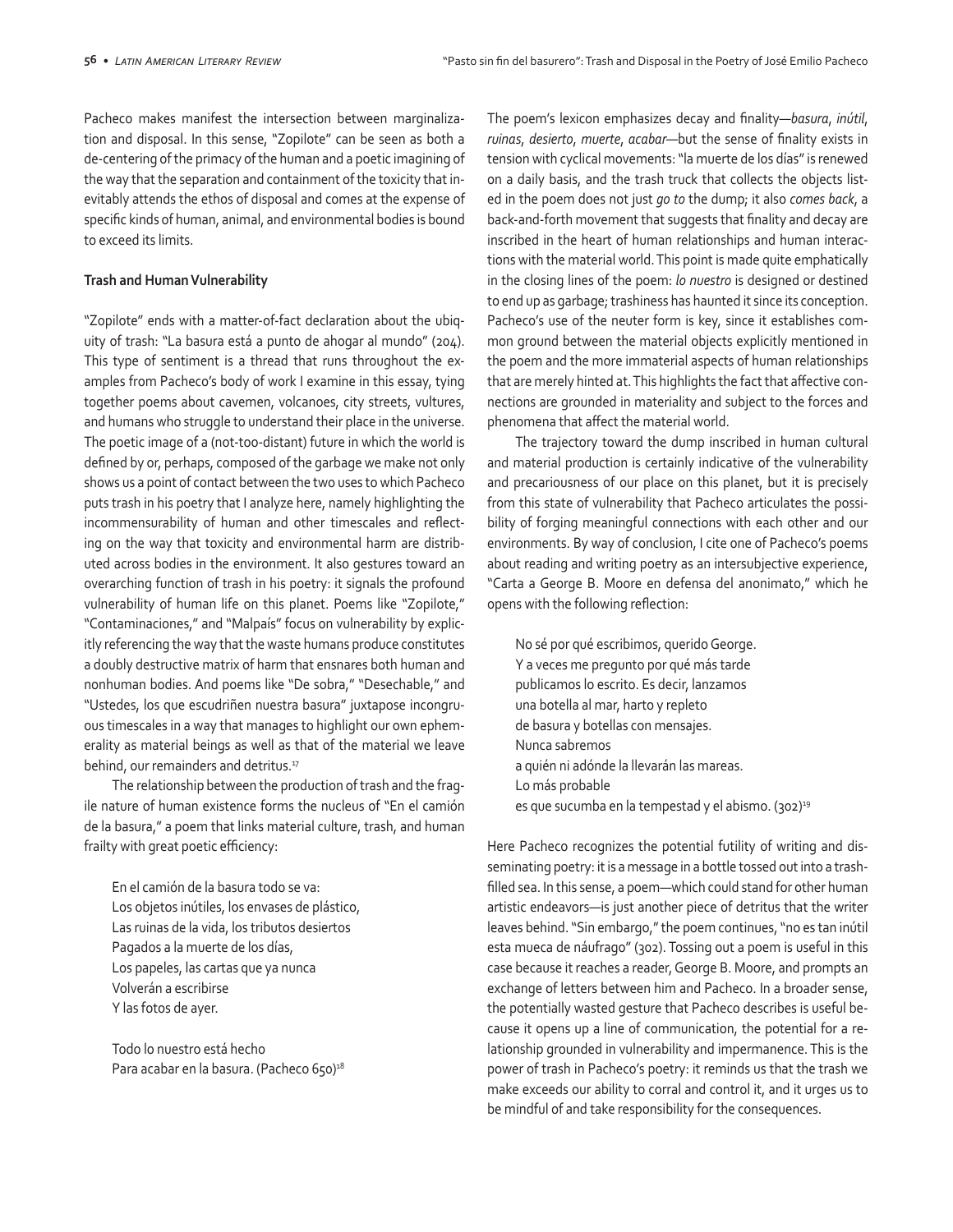#### **NOTES**

<sup>1</sup> In a monograph on Pacheco, Ronald J. Friis summarizes this critical consensus: "The two major aspects of Pacheco's work that have caught critics' eyes are the temporal and the intertextual. This is natural considering that they are two of the poet's most prominent themes" (16). María Rosa Olivera-Williams adds that Pacheco's poetry is a "lírica de lo cotidiano, de lo claro, de lo sentimental, de lo irónico y sobre todo de lo social" and that "[r]e-creación, re-escritura, re-lectura, recuerdo, intertextualidad son las bases de la poética de Pacheco" (242, 250).

<sup>2</sup> As I note above, the theme of time has been one of the centerpieces of critical engagement with Pacheco's poetry. As early as 1976, José Miguel Oviedo signals time as one of Pacheco's basic themes, noting that in his poetry, "el tiempo solamente pasa. O, tal vez, nosotros por él, sin dejar huellas reales" (40). While I agree that the transitory and the ephemeral are key concepts in Pacheco's poetry, it seems to me that they are always in tension with the fact that we do leave behind *huellas reales*, the trash that appears over and over again in Pacheco's poems.

<sup>3</sup> See Ritchie and Roser for a summary of recent empirical research on the worldwide production of plastic, along with an analysis of the amount of plastic disposed of on an annual basis.

4 Throughout this essay, I cite the most recent edition of Pacheco's collected poetry, *Tarde o temprano*, published in Mexico by Ediciones Era in 2009 and in Spain by Tusquets Editora in 2010. Beginning in 1980, Pacheco published his collected poetry under the same title, making substantial additions as his body of work grew with each subsequent edition of *Tarde o temprano* (1986, 2000, and, finally, 2009). While tracking the publication history of Pacheco's poetry in periodicals, anthologies, and collections is beyond the scope of this essay, in addition to citing *Tarde o temprano*, I will indicate via endnote the collection to which each of the poems I cite corresponds in order to give an idea of where they fit in the chronology of Pacheco's body of work. "De sobra" appeared in *Como la lluvia: Poemas 2001- 2008*. It is also worth mentioning that Pacheco tended to revise his poems from one instance of publication to another, producing multiple versions of the same texts. For a broad consideration of the centrality of the concept of versions of poems and reworking as a reading and writing practice in Pacheco's poetry, see Zanetti.

5 "Desechable" appeared in *El silencio de la luna: Poemas 1985-1993*.

<sup>6</sup> "Ustedes, los que escudriñen nuestra basura" is the third of four poems in a cycle called "Prehistoria" from the collection *El silencio de la luna: Poemas 1985-1993*.

7 This sort of reflection on the invention of language is present in another of the poems in the "Prehistoria" series. In "En las paredes de esta cueva," the voice of the same prehistoric man describes the marks he makes on the wall of a cave, an act that he characterizes as the simultaneous invention of the alphabet, God, and power (Pacheco 385-86).

<sup>8</sup> See Rathje and Murphy for a sustained, engaging reflection on archaeology as an epistemological practice that is intimately related to garbage.

<sup>9</sup> A similar "archaeological" approach to the relationship among time, material objects, and trash is on display in "Demolición" (from the collection *La arena errante: Poemas 1992-1998*), only in this case it is applied to the context of architecture and the shifting composition of the urban landscape: the demolition of a decrepit colonial house to make way for more modern buildings evinces a timeline marked by progress and aesthetic evolution, but what is obscured is the timeline of anonymous family legacies that are transmitted through the material remains of fragmented plates and other household items buried underneath the patio of the old house (Pacheco 583-84).

10 "Malpaís" appeared in *Los trabajos del mar: Poemas 1979-1983*.

<sup>11</sup> Dowdy borrows these terms from historian Arif Dirlik's consideration of the role of specific spatial imaginaries in the context of globalization.

12 "Contaminaciones" appeared in *Irás y no volverás: Poemas 1969-1972*.

<sup>13</sup>Michael Thompson's influential study *Rubbish Theory* offers a related but slightly different take on trash as socio-material process. Thompson sees rubbish as a concept that mediates the life of objects in relation to human society, regulating their passage back and forth between "durable" and "transient" states of value. In this sense, thinking about trash, waste, rubbish, and garbage as terms that mark an object's status at a given moment or in a particular situation underscores the fact that all objects can be viewed in relation to trash and their susceptibility to falling into or being taken out of this category.

<sup>14</sup> Hexachlorophene is and organochlorine compound that was widely used as a topical disinfectant until the 1970s, when it was linked to cases of severe brain damage in the United States and France. For more on the chemical properties and uses of hexachlorophene, see "Hexachlorophene." For more on the neurotoxicity of hexachlorophene, see Kimbrough, whose study was published around the same time as "Contaminaciones."

15 "Zopilote" appeared in *Islas a la deriva: Poemas 1973-1975*.

<sup>16</sup> Vultures are certainly not the only animals that Pacheco takes up as poetic subjects, with a particular eye toward questioning ways of thinking that locate the human in an *a priori* position of superiority over nonhuman animals. A cursory look at the section of *Islas a la deriva* in which "Zopilote" is found—aptly titled "Especies en peligro de extinción (y otras víctimas)"—shows poems focused on birds, fish, spiders, houseflies, ants, whales, and more. See Ares-López for a consideration of the way that Pacheco's use of animals works to dismantle anthropocentrism and imagine the sentimental life of animals. For an examination of the way Pacheco uses the discourse of natural history to highlight the relationship between humans and animals whose habitats are under threat, see DeGrave, esp. pp. 95-98.

<sup>17</sup> Another lens through with to read these poems (and Pacheco's poetry in general) would be to track the environmental sensibility they evince in relation to the broader development of ecological discourse and awareness since the second half of the 20<sup>th</sup> century. While I would not propose any definitive conclusions in this regard based on the selection of poems I am working with here, my sense is that Pacheco's ecological sensibility is at times completely in step with contemporaneous environmental concerns. For instance, the way "Contaminaciones" takes on air pollution and chemical residues reflects the impact of the large-scale urbanization in Mexico City that was already underway in the 1960s and 1970s, and the sense of the human as being at odds with the planetary in "De sobra" fits well with anxieties about the Anthropocene that became more widespread in the